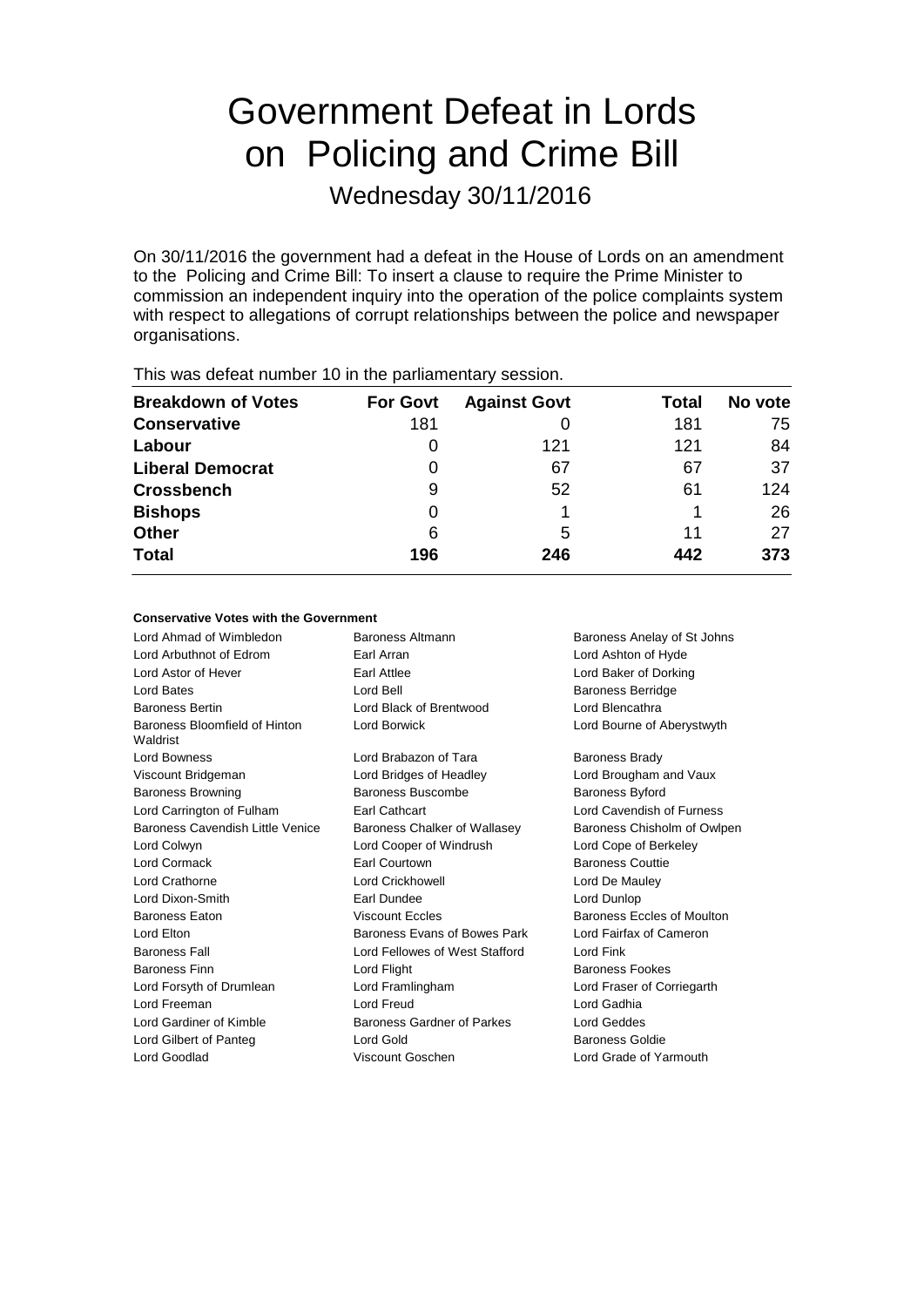Baroness Hanham Lord Harris of Peckham Lord Hayward Lord Henley **Lord Hill of Oareford**<br> **Lord Hill of Oareford**<br> **Baroness Hodason of Abinger Lord Hold Lord Hold Construct Construct Construct Construct Construct Construct Construct Construct Construct Construct Construc** Baroness Hodgson of Abinger Lord Hodgson of Astley Abbotts Earl Home **Baroness Hooper Baroness Hooper Lord Horam** Lord Howard of Rising **Earl Howe** Earl Howe Lord Howell of Guildford Lord Hunt of Wirral **Lord James of Blackheath** Baroness Jenkin of Kennington Lord Jopling **Lord Communist Lord Keen of Elie** Lord King of Bridgwater Lord Kirkham Lord Kirkhope of Harrogate Lord Lamont of Lerwick Lord Lang of Monkton Lord Lansley Lord Leigh of Hurley Lord Lexden Earl Lindsay Lord Lingfield Earl Liverpool **Lord Lucas** Lord Lucas Lord Lupton Lord MacGregor of Pulham Market Lord Mancroft **Baroness Manzoor** Lord Marlesford Lord McColl of Dulwich Lord McInnes of Kilwinning Baroness McIntosh of Pickering Baroness Mobarik Baroness Morris of Bolton Lord Moynihan Lord Naseby Lord Nash Baroness Neville-Jones **Baroness Neville-Rolfe** Baroness Neville-Baroness Noakes Lord Northbrook Lord Norton of Louth Lord O'Shaughnessy Baroness O'Cathain Lord Palumbo Lord Patten Baroness Pidding **Lord Polak** Lord Polak Lord Popat Lord Porter of Spalding **Baroness Rawlings** Baroness Redfern Lord Ribeiro Viscount Ridley Lord Risby Lord Robathan Baroness Rock Lord Ryder of Wensum Lord Sassoon Baroness Scott of Bybrook Baroness Seccombe Earl Selborne Lord Selkirk of Douglas Lord Selsdon Baroness Shackleton of Belgravia Baroness Sharples **Lord Sherbourne of Didsbury** Baroness Shields **Earl Shinkwin** Lord Shinkwin **Earl Shrewsbury** Lord Smith of Hindhead Baroness Stedman-Scott Lord Sterling of Plaistow Baroness Stowell of Beeston Lord Strathclyde **Baroness Stroud** Lord Suri Lord Taylor of Holbeach Lord Tebbit Lord Trefgarne **Lord Trimble** Lord Trimble **Lord True** Lord Tugendhat **Viscount Ullswater** Baroness Vere of Norbiton Baroness Verma **Lord Wakeham** Lord Waldegrave of North Hill Baroness Warsi Lord Wasserman Lord Wei Baroness Wheatcroft Lord Whitby Baroness Wilcox Lord Willetts Baroness Williams of Trafford Lord Young of Cookham Viscount Younger of Leckie

Lord Griffiths of Fforestfach Viscount Hailsham Lord Hamilton of Epsom

#### **Conservative Votes against the Government**

#### **Labour Votes with the Government**

# **Labour Votes against the Government**

Baroness Armstrong of Hill Top Lord Bach Baroness Bakewell Lord Bassam of Brighton Lord Berkeley Lord Blunkett Lord Bragg **Lord Brooke of Alverthorpe** Lord Brookman Lord Campbell-Savours Lord Cashman Baroness Chakrabarti Viscount Chandos Lord Clark of Windermere Lord Clarke of Hampstead Lord Clinton-Davis **Lord Collins of Highbury** Baroness Corston Baroness Donaghy Baroness Drake Lord Dubs Baroness Gale **Lord Giddens** Lord Giddens **Lord Gigaman** Lord Gordon of Strathblane **Baroness Gould of Potternewton** Lord Grantchester Lord Griffiths of Burry Port Lord Grocott Lord Hain

Baroness Adams of Craigielea Lord Anderson of Swansea Baroness Andrews

Baroness Crawley **Carroll** Lord Davies of Oldham Baroness Dean of Thornton-le-Fylde Lord Elder Lord Faulkner of Worcester Lord Foster of Bishop Auckland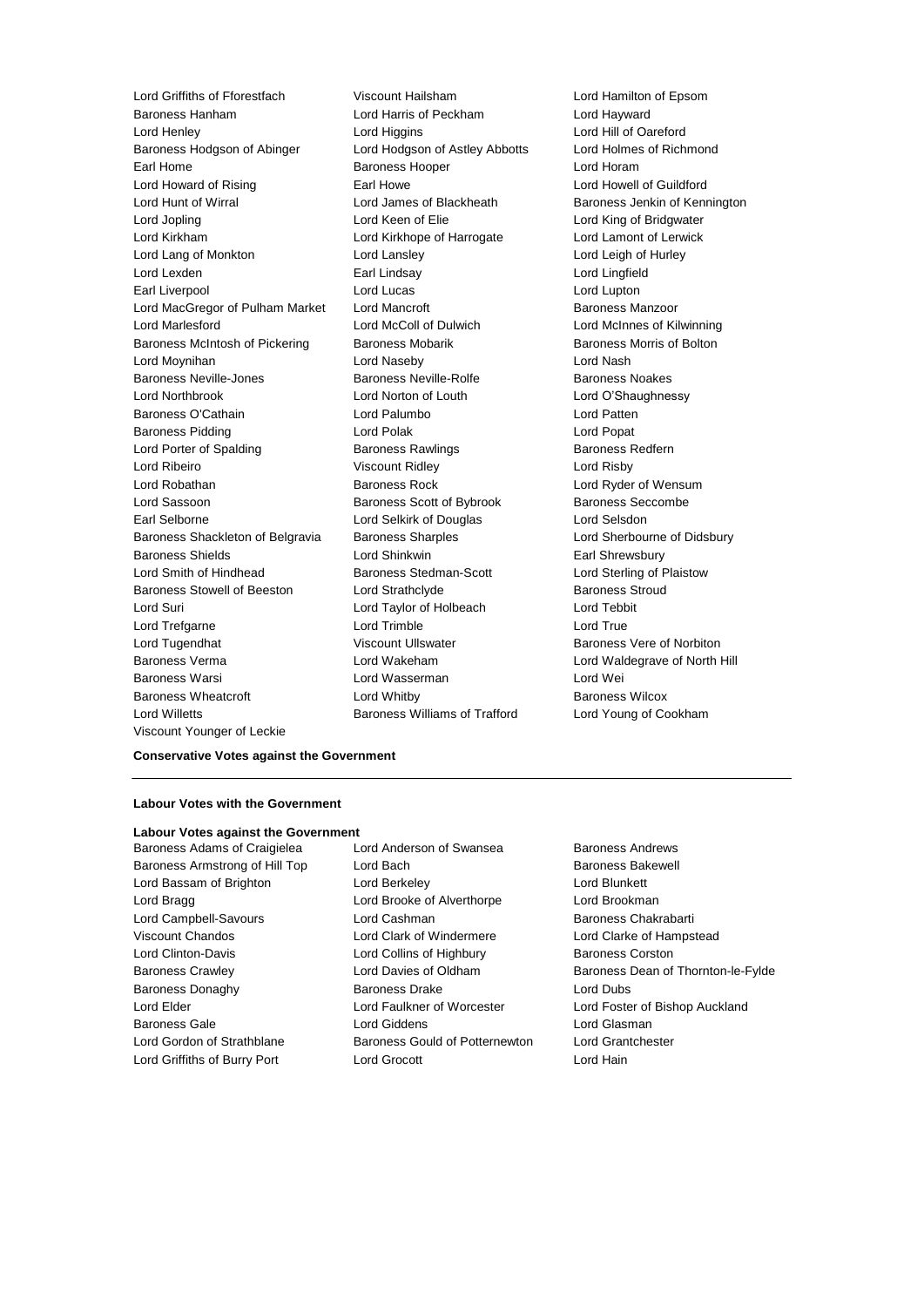Baroness Young of Old Scone

Viscount Hanworth Lord Harris of Haringey Lord Haughey Lord Haworth Baroness Hayter of Kentish Town Baroness Healy of Primrose Hill Baroness Hilton of Eggardon Lord Hollick Baroness Hollis of Heigham Lord Howarth of Newport Baroness Howells of St Davids Lord Howie of Troon Lord Hoyle Lord Hughes of Woodside Lord Hunt of Kings Heath Lord Irvine of Lairg **Baroness Jay of Paddington** Baroness Jones of Whitchurch Lord Jones Lord Judd Lord Kennedy of Southwark Lord Kinnock Baroness Kinnock of Holyhead Lord Kirkhill Lord Knight of Weymouth Lord Lea of Crondall Lord Lord Lennie Baroness Liddell of Coatdyke Lord Liddle Lord Baroness Lister of Burtersett Lord Livermore Lord Lympne Baroness Mallalieu Lord Maxton **Lord McAvoy Community** Lord McAvoy **Baroness McDonagh** Baroness McIntosh of Hudnall Lord McKenzie of Luton Lord Mendelsohn Lord Mitchell **Lord Monks** Lord Monks **Baroness Morgan of Huyton** Lord Morgan Lord Morris of Aberavon Lord Morris of Handsworth Lord Murphy of Torfaen **Baroness Nye** Lord O'Neill of Clackmannan Lord Pendry Baroness Pitkeathley Lord Plant of Highfield Baroness Prosser **Baroness Prosser Lord Radice Baroness Ramsay of Cartvale** Baroness Rebuck Lord Reid of Cardowan Lord Rooker Lord Rosser Baroness Royall of Blaisdon Baroness Sherlock Viscount Simon Baroness Smith of Basildon Lord Snape Lord Soley Lord Stevenson of Balmacara Lord Stone of Blackheath Baroness Taylor of Bolton **Lord Temple-Morris Baroness Thornton** Lord Tomlinson **Lord Touhig** Lord Touhig Lord Triesman Lord Tunnicliffe **Baroness Warwick of Undercliffe** Lord Watson of Invergowrie Lord Watts **Lord West of Spithead** Baroness Wheeler Baroness Whitaker Lord Winston Lord Wood of Anfield

#### **Liberal Democrat Votes with the Government**

#### **Liberal Democrat Votes against the Government**

Lord Addington Lord Alderdice Lord Ashdown of Norton-sub-Hamdon Baroness Barker Lord Beith Baroness Benjamin Baroness Bonham-Carter of Yarnbury Baroness Bowles of Berkhamsted Lord Bradshaw Baroness Brinton Lord Bruce of Bennachie Lord Burnett Baroness Burt of Solihull Lord Carlile of Berriew Lord Clement-Jones Lord Cotter **Lord Dholakia** Baroness Doocey Baroness Featherstone Lord Foster of Bath Lord Fox Baroness Garden of Frognal Lord German Communication Carl Glasgow Lord Goddard of Stockport Lord Greaves **Baroness Grender** Baroness Grender Baroness Harris of Richmond Baroness Humphreys Lord Hussain Baroness Hussein-Ece **Baroness Janke** Baroness Jolly Lord Jones of Cheltenham **Lord Kirkwood of Kirkhope** Baroness Ludford Lord Maclennan of Rogart **Baroness Miller of Chilthorne Domer** Baroness Northover Earl Oxford and Asquith Lord Paddick Lord Palmer of Childs Hill Lord Purvis of Tweed Baroness Randerson Lord Redesdale Lord Rennard Lord Roberts of Llandudno Baroness Scott of Needham Market Lord Sharkey Baroness Sheehan Lord Shipley Lord Shutt of Greetland Baroness Smith of Newnham Lord Stoneham of Droxford Lord Storey **Lord Stunell** Lord Stunell **Baroness** Suttie Lord Taylor of Goss Moor Lord Thomas of Gresford Baroness Thomas of Winchester Baroness Thornhill Lord Tope Lord Tyler Baroness Tyler of Enfield Lord Wallace of Tankerness Lord Wallace of Saltaire Baroness Walmsley